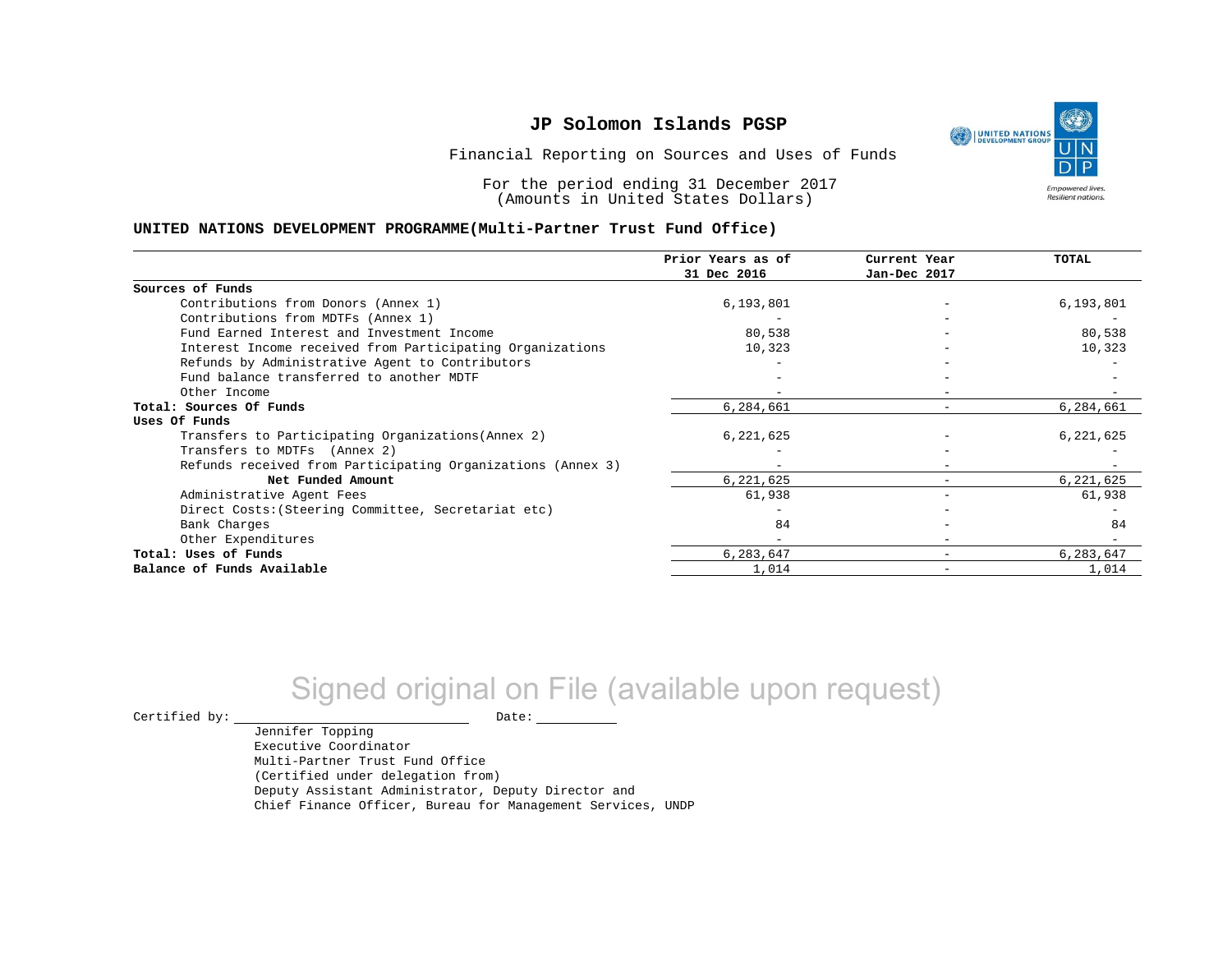

Financial Reporting on Sources and Uses of Funds

For the period ending 31 December 2017 (Amounts in United States Dollars)

#### **UNITED NATIONS DEVELOPMENT PROGRAMME(Multi-Partner Trust Fund Office)**

**Annex - 1: Contributions**

|                                | Prior Years as of | Current Year             | TOTAL       |
|--------------------------------|-------------------|--------------------------|-------------|
|                                | 31 Dec 2016       | Jan-Dec 2017             |             |
| From Contributors              |                   |                          |             |
| Australian Agency for Int'l De | 6,193,801         | $\overline{\phantom{0}}$ | 6,193,801   |
| Total: Contributions           | 6, 193, 801       | $-$                      | 6, 193, 801 |

## Signed original on File (available upon request)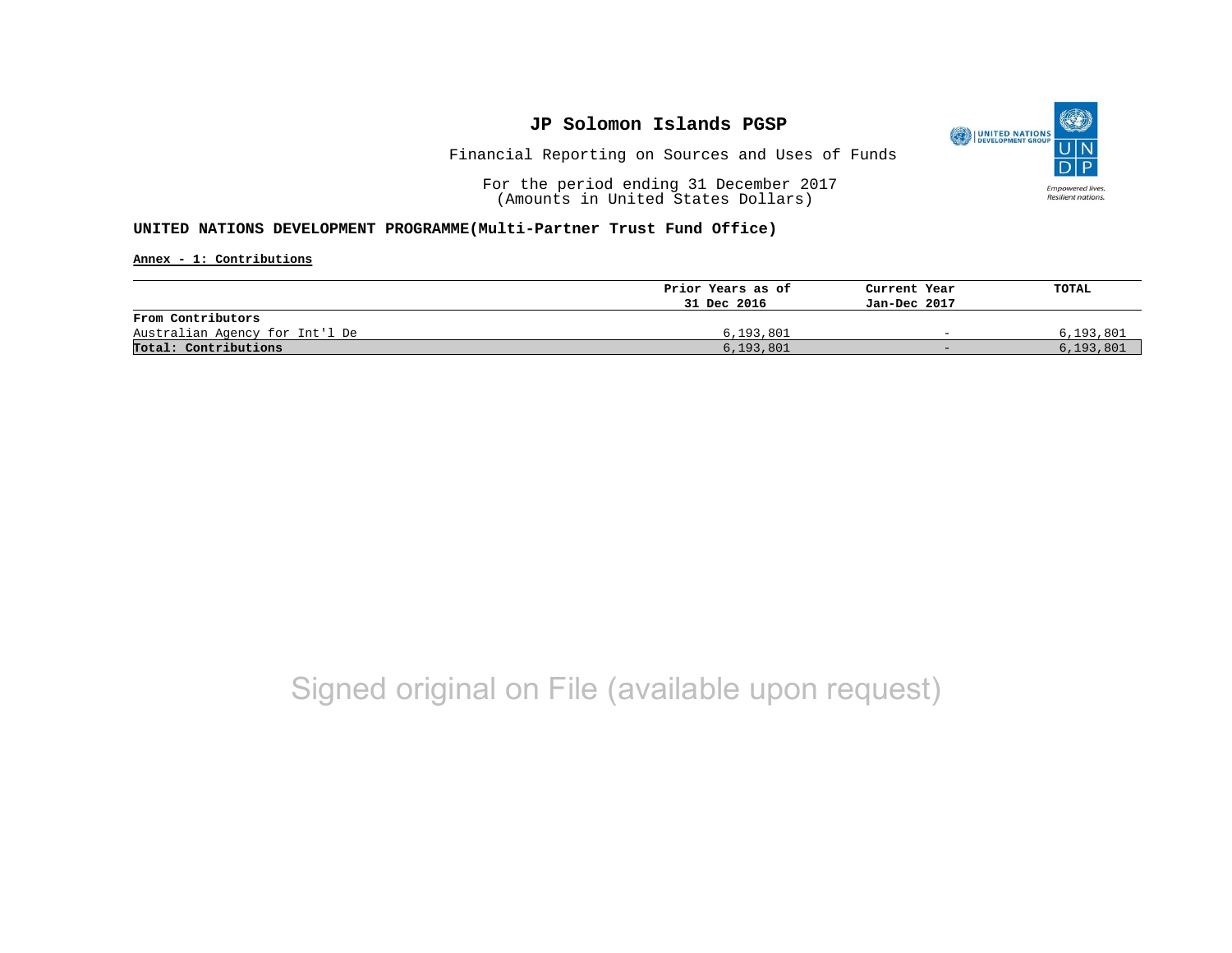

Financial Reporting on Sources and Uses of Funds

For the period ending 31 December 2017 (Amounts in United States Dollars)

#### **UNITED NATIONS DEVELOPMENT PROGRAMME(Multi-Partner Trust Fund Office)**

**Annex - 2: Transfers**

| Prior Years as of | Current Year             | TOTAL     |
|-------------------|--------------------------|-----------|
| 31 Dec 2016       | Jan-Dec 2017             |           |
|                   |                          |           |
| 4,728,435         | $\overline{\phantom{a}}$ | 4,728,435 |
| 1,493,190         | $\overline{\phantom{a}}$ | 1,493,190 |
|                   |                          |           |
| 6,221,625         | $\qquad \qquad -$        | 6,221,625 |
|                   |                          |           |

## Signed original on File (available upon request)